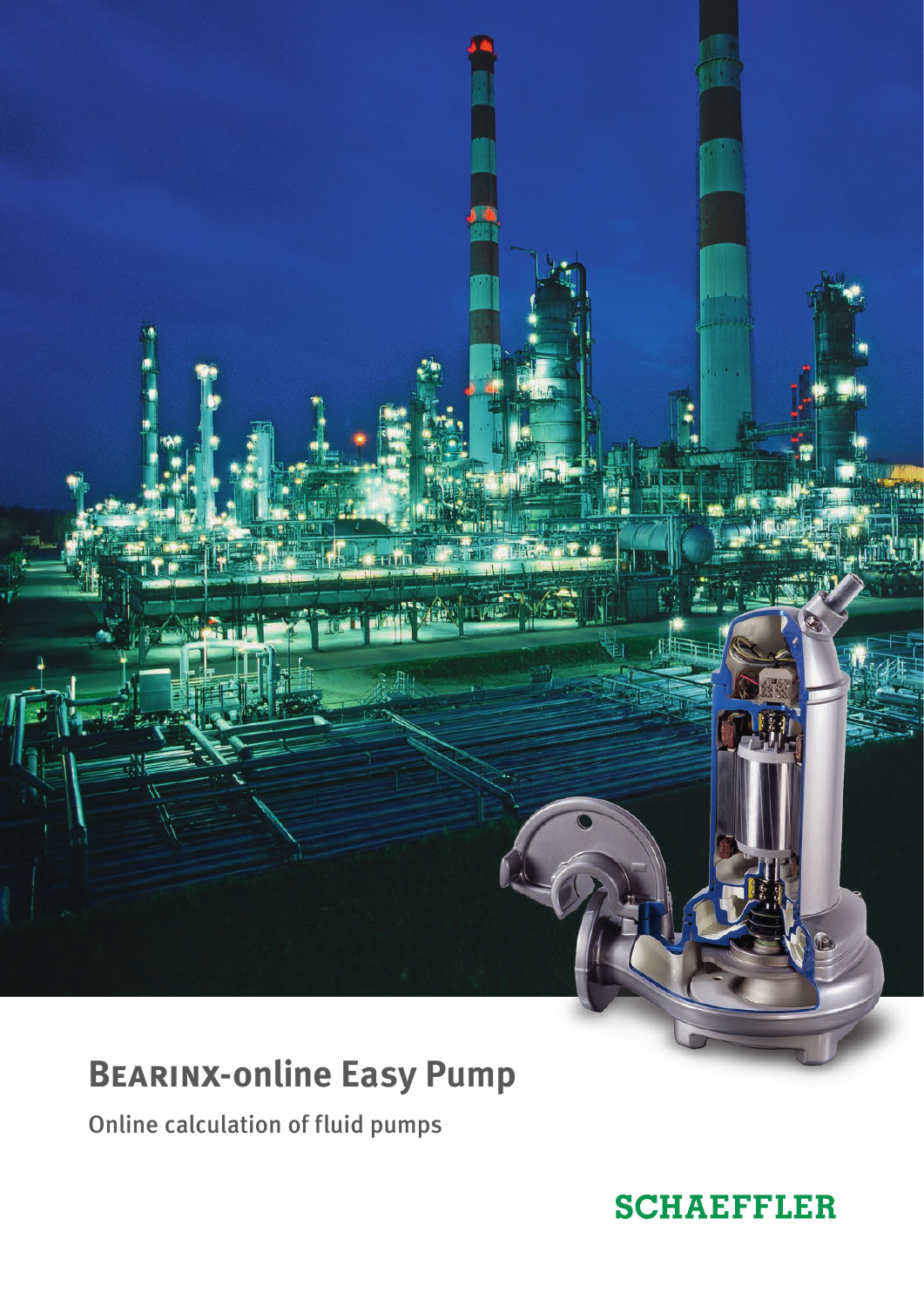### High performance calculation software ...



Good service is a Schaeffler tradition – in the same way as the development and production of high precision parts to premium quality. In order to ensure that our products perform reliably, we offer you the necessary support as early as the development phase. This is because, to us, service means: a partnership with the customer, from the first idea behind the design to physical delivery of the products.

A key component in our design advisory work is the design of the rolling bearings. Through optimum design of our products, we aim to provide you with a competitive edge. With this goal in mind, we have been successfully applying and using calculation programs for 50 years.

#### **Bearinx – a world-leading program**

Through the use of Bearinx, specific bearing loads can be calculated in detail, represented and documented taking account of operating and environmental conditions – even for complex machine systems. The contact pressure on each individual rolling element is included in the calculation process.

#### **New for BEARINX-online customers**

With the new Bearinx-online module "Easy Pump", the bearing arrangements in fluid pumps can be calculated in order to arrive at the appropriate selection. In addition to the results for the bearing arrangement, guide values are also generated for displacement in operation and the comparative stresses in the shaft.

Easy Pump can access the Schaeffler bearing database. It is possible to integrate cylindrical roller bearings, ball bearings or angular contact ball bearings without difficulty. Influencing factors typical for the application are also taken into consideration:

- precise internal geometrical data of the bearings, including the profiles on the rolling elements and raceways
- elastic deflection behaviour of rolling elements
- bearing clearance
- drive and process forces
- cleanliness and lubricant (viscosity class)
- mass and position of an optional impeller

The calculation program is available online and can be used free of charge.



Typical applications for calculation using Bearinx-online Easy Pump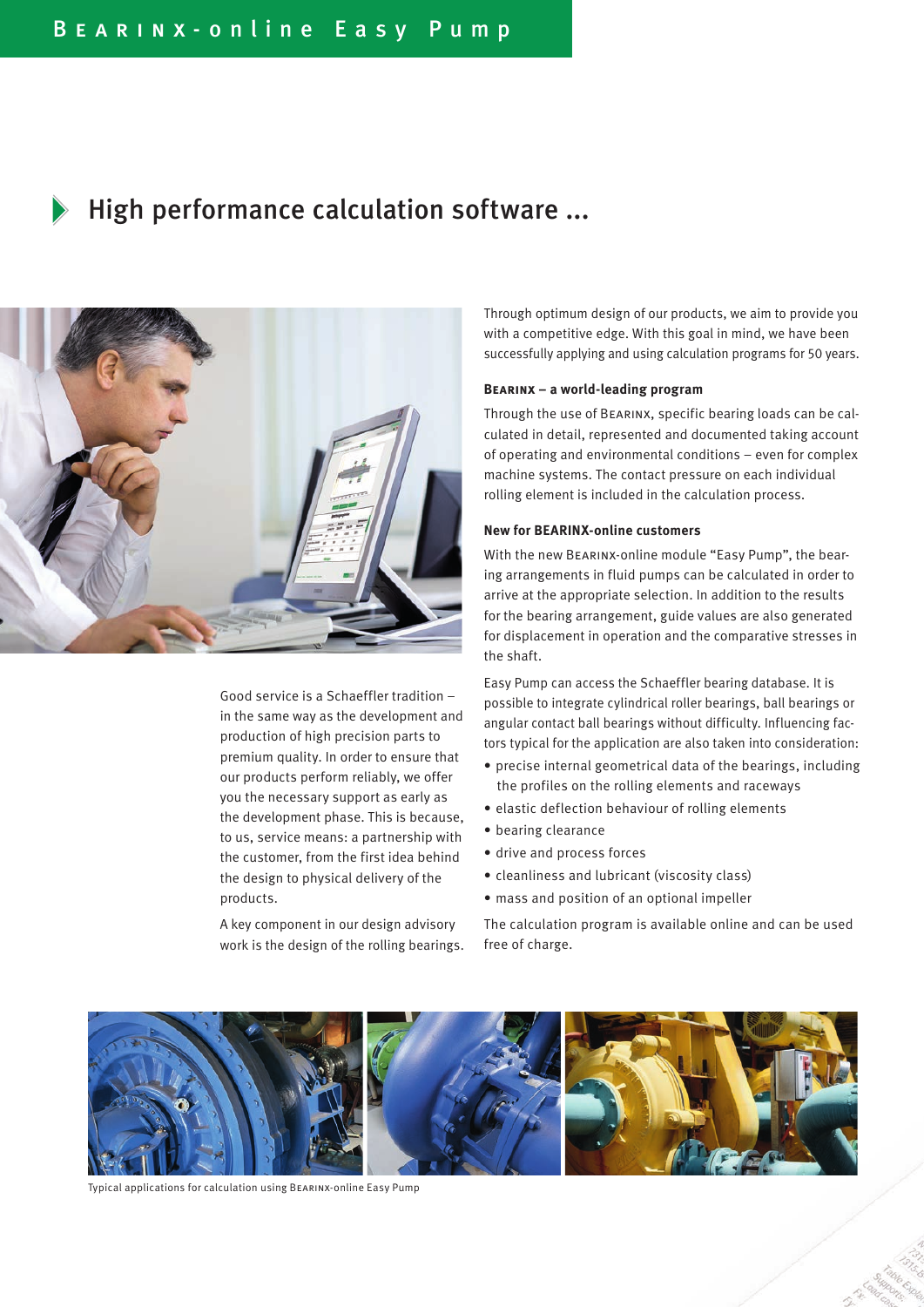## ...with self-explanatory menu navigation

#### **User-friendly interface**

With "Easy Pump", you can calculate fluid pumps of horizontally or vertically oriented designs. For calculation, the user-friendly menu guides you step by step through the program; your inputs are presented visually for checking. The menu navigation allows quick, simple input of data for modelling of the shaft using several segments, creation of an impeller, bearing selection and fits for the shaft and housing. As operating data, you can input the proportional durations of various load cases, the speed of the shaft and different operating temperatures as well as the loads on the shaft system. The inputs include data on the lubricant.

#### **Data exchange with Schaeffler**

All input data can be stored locally. As a result, relevant modifications can be quickly made to an existing application case – such as load variants, size adjustments or comparative calculations – without the need for duplicated input of data. In addition, the stored data can be exchanged with the Schaeffler engineering service in order to allow verification of the results or more detailed analysis using the full version of Bearinx.

#### **Calculation and documentation**

Calculation is carried out on powerful calculation servers at Schaeffler. For all bearing arrangements, the program displays the adjusted and basic rating life as well as the catalog rating life in accordance with DIN ISO 281. In addition, the input data and further detailed results, such as displacement of the shaft at one point, are documented in a PDF file.

At the end of the process, you can send in a commercial enquiry.

#### **Points to bear in mind**

Bearinx-online Easy Pump can only be used to calculate Schaeffler products. Responsibility for the concept and design of any adjacent parts lies with the user. The guidelines given in our rolling bearings catalogue HR1 must always be taken into consideration. General information on bearing arrangements in fluid pumps can be found in publication TPI 223 "Rolling Bearing Competence for Fluid Pumps".



Simple shaft modelling



Bearing selection from the extensive Schaeffler database



#### Input of several load cases possible



Overview of calculation results

LUR